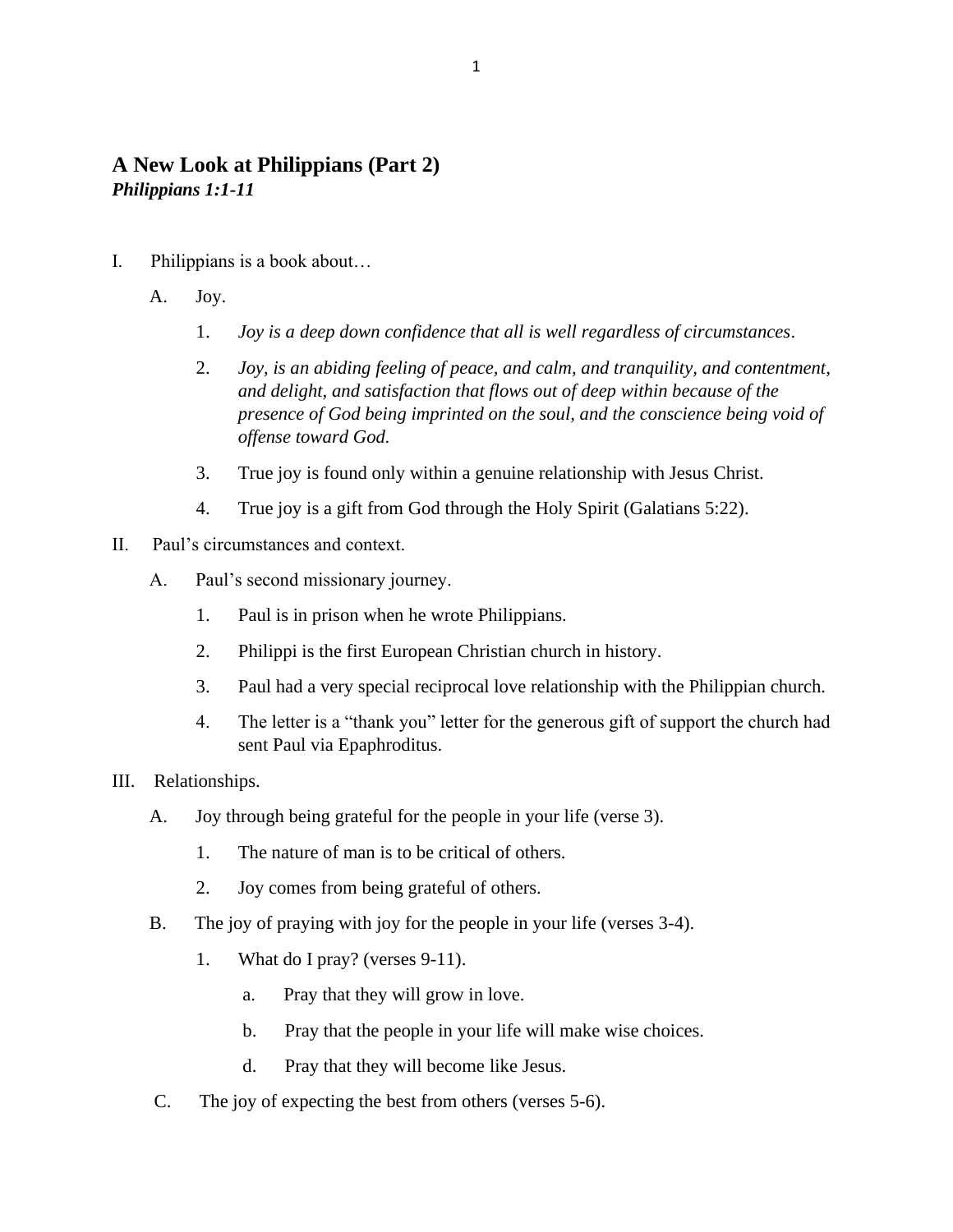- 1. It is normal to expect the worse from people.
- 2. Paul's confidence in other Christians isn't because of them, it is because of the work God is doing in them (verse 6).
- D. The joy of affection for others (verses 7-8).
	- 1. Paul loves with his mind and his heart.
	- 2. Most relational problems happen when one reacts with the head rather than the heart.
	- 3. "Affection" = (Gr) *splagchon =* one's deep inward parts, the internal organs (stomach, heart, liver, lungs, etc.).
	- 4. Our goal should be to love others like Christ loved us.
		- a. John 3:16

# **For God so loved the world, that He gave His only begotten Son, that whosever believes in Him shall not perish but have eternal life…**

b. 1 John 3:16

**We know love by this, that He laid down His life for us; and we ought to lay down our lives for the brethren.**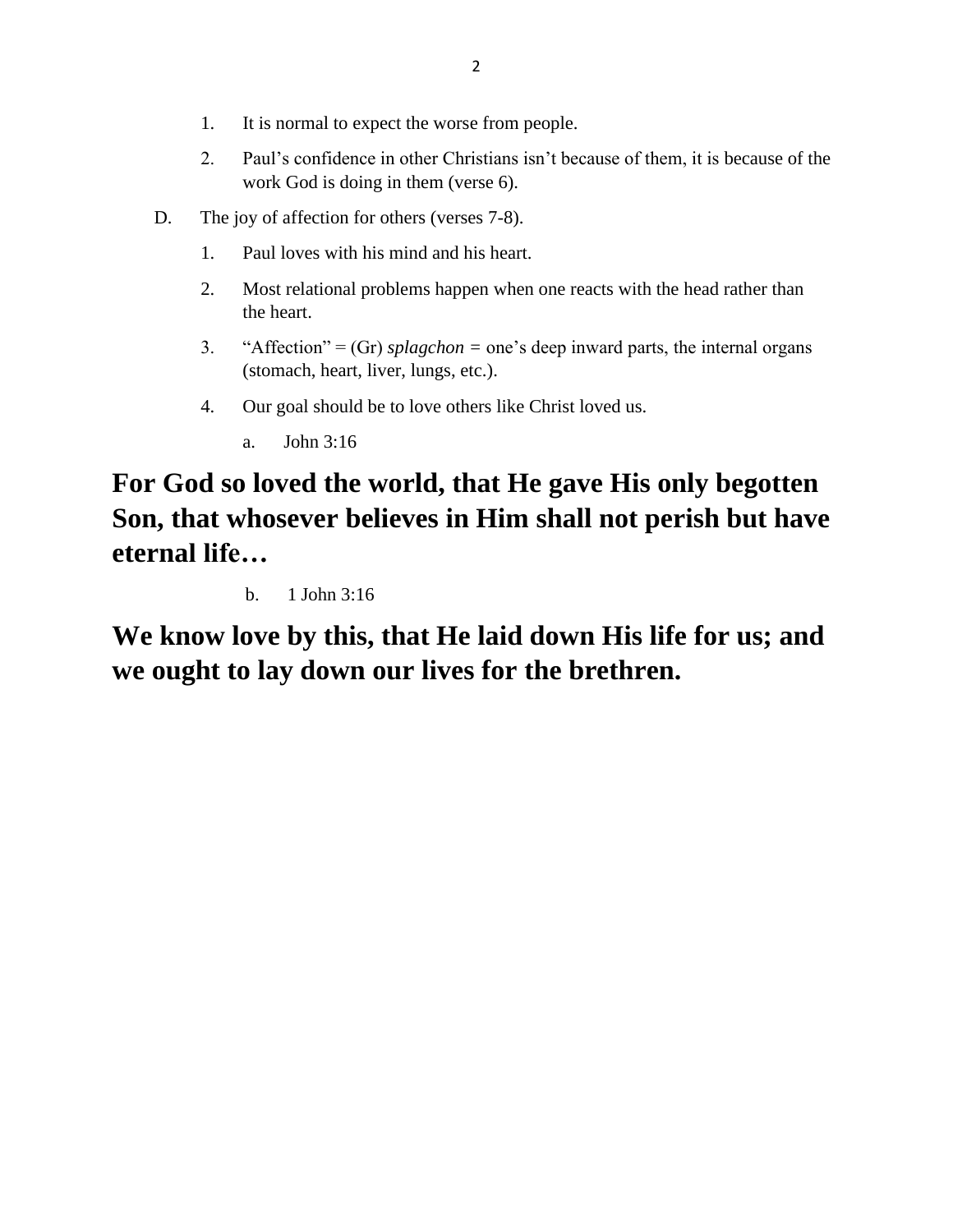### **A New Look at Philippians: Part 2** *Philippians 1:1-11*

Today we're going to finish last week's sermon…..

Last week we began what I hope to be a life transforming series on the apostle Paul's book of Philippians…[1 of 13 epistles…letters…] Philippians reveals to us how you can truly have joy in your life… continuous joy… real joy… a joy that each one of us desperately needs today…

A desire that most people say they are desperately wanting to be fulfilled today is to be happy…happiness… Philippians is about something far greater than happiness…as we saw last week… happiness... it is tenuous…its fleeting…fickle… you have it one day and maybe not the next…

Philippians is not really about "happiness"… it is about "joy"… … I think it would be more accurate to say…. *Philippians is the most JOYFUL book in the Bible…because it is!* 

I think there is a confusion with the difference between happiness and joy... **Happiness is an** attitude of satisfaction or delight based upon some present circumstance....there was unanimous agreement last week that today's circumstances aren't the greatest!

Happiness is completely based on circumstances where joy… joy…is not related to circumstances or chance at all… **joy is a deep down confidence that all is well**… **no matter what is going on in your life…no matter what comes at you…**

Here is a more complete definition

joy, is an abiding feeling of peace, and calm, and tranquility, and contentment, and delight, and satisfaction that flows out of deep within because of the presence of God being imprinted on the soul, and the conscience being void of offense toward God.

no matter what your circumstances are…no matter the difficulties… no matter the problem...you can be in a place in your life where you have a deep, deep sense that all is well… you can have joy… if you are filled with joy…it's immovable

Joy is known through your feelings…if you have joy you have feelings of great peace in your life…. later Paul says in chapter four that it is a peace that surpasses all your comprehension… it is greater than your ability to understand it all…. It is a peace that comes from God…

Along with peace are feelings of calm… you can be in the middle of a total catastrophe yet have a calmness about you…its unexplainable… because it is supernatural!... feelings of tranquility, contentment and delight regardless of the circumstances….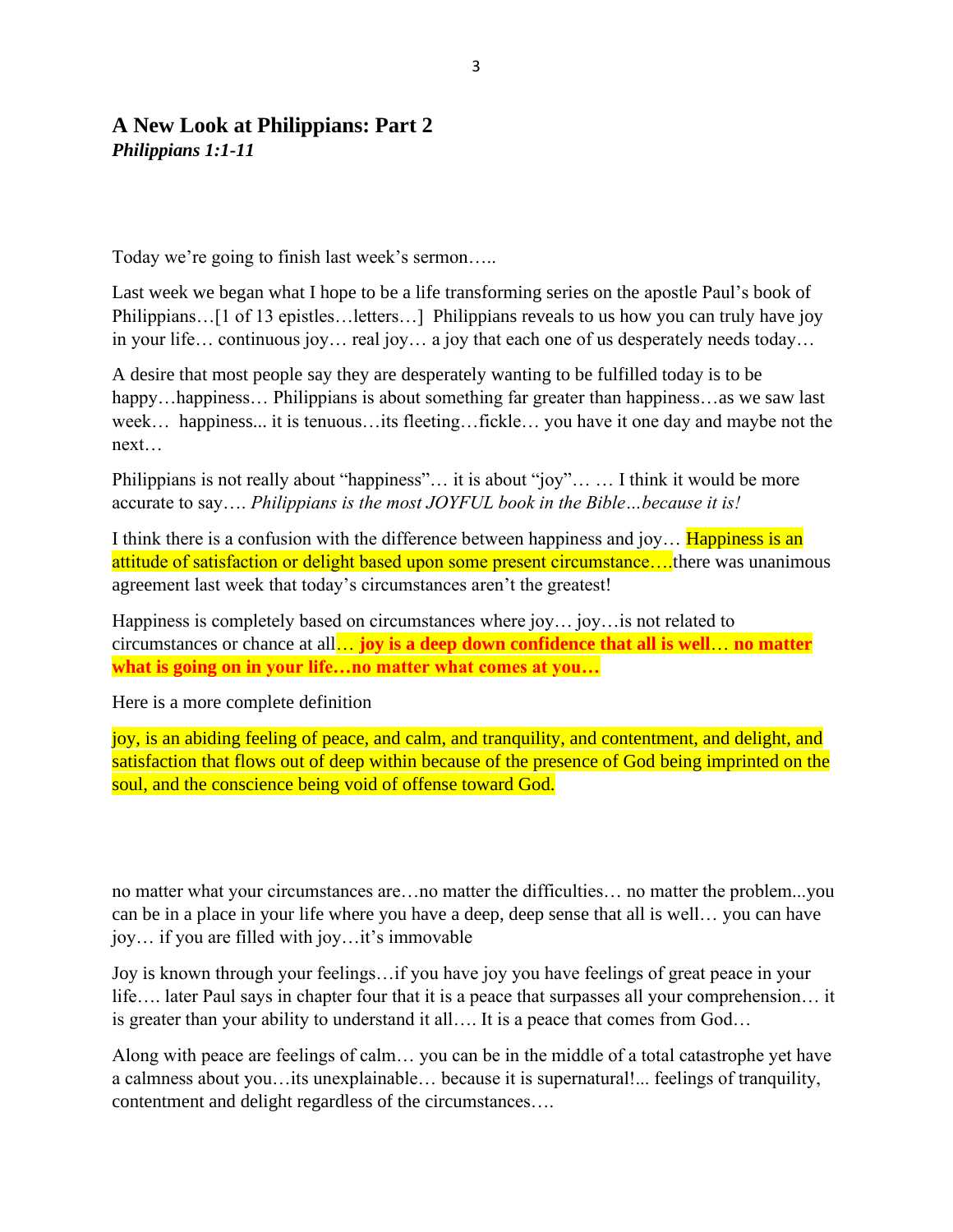And as we will see… it flows out of deep within… why?... because of the work of the Holy Spirit within you!... as one commentator said…. *Joy flows out from within because of the Prescence of God being imprinted on the soul*….

Joy is a gift from God… it is a result of your salvation… the moment you receive Jesus Christ as your Lord and Savior… God gives you the greatest gift in all the universe…. The Holy Spirit… The Holy Spirit resides in every believer… He is there to empower you to be the person that glorifies God…. He is there to produce "fruit" inside of you that that results in a life that is glorious regardless of your circumstances.

Galatians 5:21 the fruit of the Holy Spirit is peace..... joy.....

# **Context**

Paul's mission was to establish churches throughout the world… He had at least three missionary journey's where he established churches… on his second missionary journey…. The Holy Spirit redirects Paul to a city in what is now Greece…. The city of Philippi…

Paul is really reaching out now…expanding his horizons as well as the church of Jesus Christ… Philippi is the first European church in history… the church Paul established is a very special church to Paul…Paul has an amazing love for this church at Philippi…. And they have a great love for him…[not that the church is without problems…. And not that the apostle Paul is without problems!.... but it is a very special relationship between the two....

Paul eventually leaves the church at Philippi due to some "political pressures"…. You can read about it in Acts 16…. About four years later… Paul on his third missionary journey ends up in prison.

Paul… as he writes this letter… he is a prisoner in Rome. He's in chains. The church at Philippi heard about that…, and because of their love for him… they want to send to him a gift of love…something he vitally needs…. money….

You needed money in your account to live in prison… the criminal justice system in ancient Rome was significantly different than our own…. One chief difference is that our modern criminal justice system feeds and clothes those who are in prison…

while prisoners in the Roman Empire depended on the goodwill of family and friends to sustain them. Unless prisoners' loved ones sent them money or food, these ancient inmates did not eat.

As we see in Philippians 4:10…

# **10 But I rejoiced in the Lord greatly, that now at last you have revived your concern for me; indeed, you were concerned before, but you lacked an opportunity to act.**

The Philippians had been looking for a way to express their appreciation to Paul tangibly but had been unable to do so for quite a long time…. The Apostle's imprisonment in Rome, although it could be viewed as a tragedy from a limited earthly perspective, was somewhat of a blessing for them because it gave them the opportunity to show forth their friendship again in sending money to help meet Paul's need.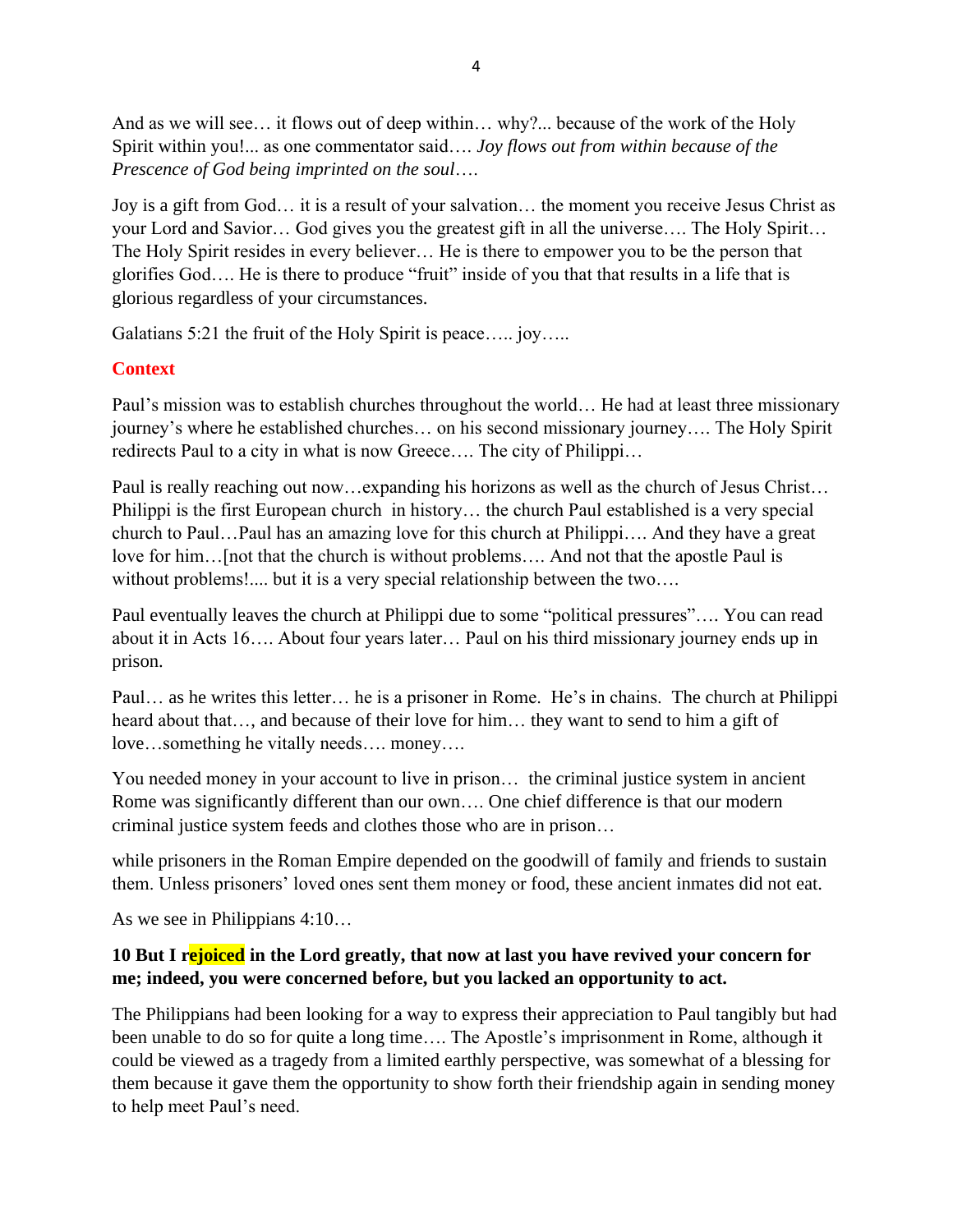The church decides to send Paul some money for his accounts… The bearer of that gift is one of their congregation named Epaphroditus…. They send Epaphroditus with instruction, "*Give Paul this money to meet his needs and stay with him as long as he needs you to minister to him*."

And so they send one of their choice men to be Paul's personal servant, to bring the gift of love, and to be the living illustration of their love to him.

Well, when Paul received that gift from the Philippians, when Paul received Epaphroditus… the receipt of their love, and care, and generosity to him **opened the floodgates of joy in his heart**…. And he writes this letter back to say, "**I have so much joy**.

# **[is that the letter we would write?]**

*Don't worry about me; though I am a prisoner, that does not touch my joy, not at all*." He is filled with joy…. And that's a great lesson to learn. *Trials don't touch joy if it's the joy of the Spirit in a Spirit-filled life.*

Trials, in fact, may become occasions of deeper joy, because they cast the believer totally off his circumstances and onto his God…. And it's in that relationship, its depth, that real joy is found. William Kelly wrote,

"*Think of him in prison for years, chained between two soldiers, debarred from the work he loved; and others taking advantage of his absence to grieve him, preaching the very gospel out of contention and strife. And yet his heart was so running over with joy that he was filling others up with it*,"

--

Joy is not something natural… it is supernatural … a fruit of the holy Spirit… if you are a Christian you have it… but you can suppress it or let it saturate your life…

and the first thing apostle Paul shows us that **much of our joy or lack of it** is found in how we are in our *relationships* with others….. last week we began looking at four principles …

Or four specific elements of **Spirit engendered joy** as it relates to *relationships*… *specifically…our relationships with other believers*…**joy caused by the work of the H.S**.….

[relationships are not the source of our joy… the H.S. is… relationships will either reveal, increase or decrease your joy]

You desire them…you seek them…you make the decision to do them…because they are the result of the joy that is in you…all that . is the work and empowerment of the Holy Spirit within you…. And your desire and willingness to do them…

I grappled with these for the last few weeks…I wondered *why* I struggle with these four things in my own relationships … **I struggle with these because I am a spiritual work in progress just like everyone else...** [God's doing His work in me verse 6.....]

The deeper my relationship goes with…in… Jesus…. The greater my joy will be… a joy completely centered on Him…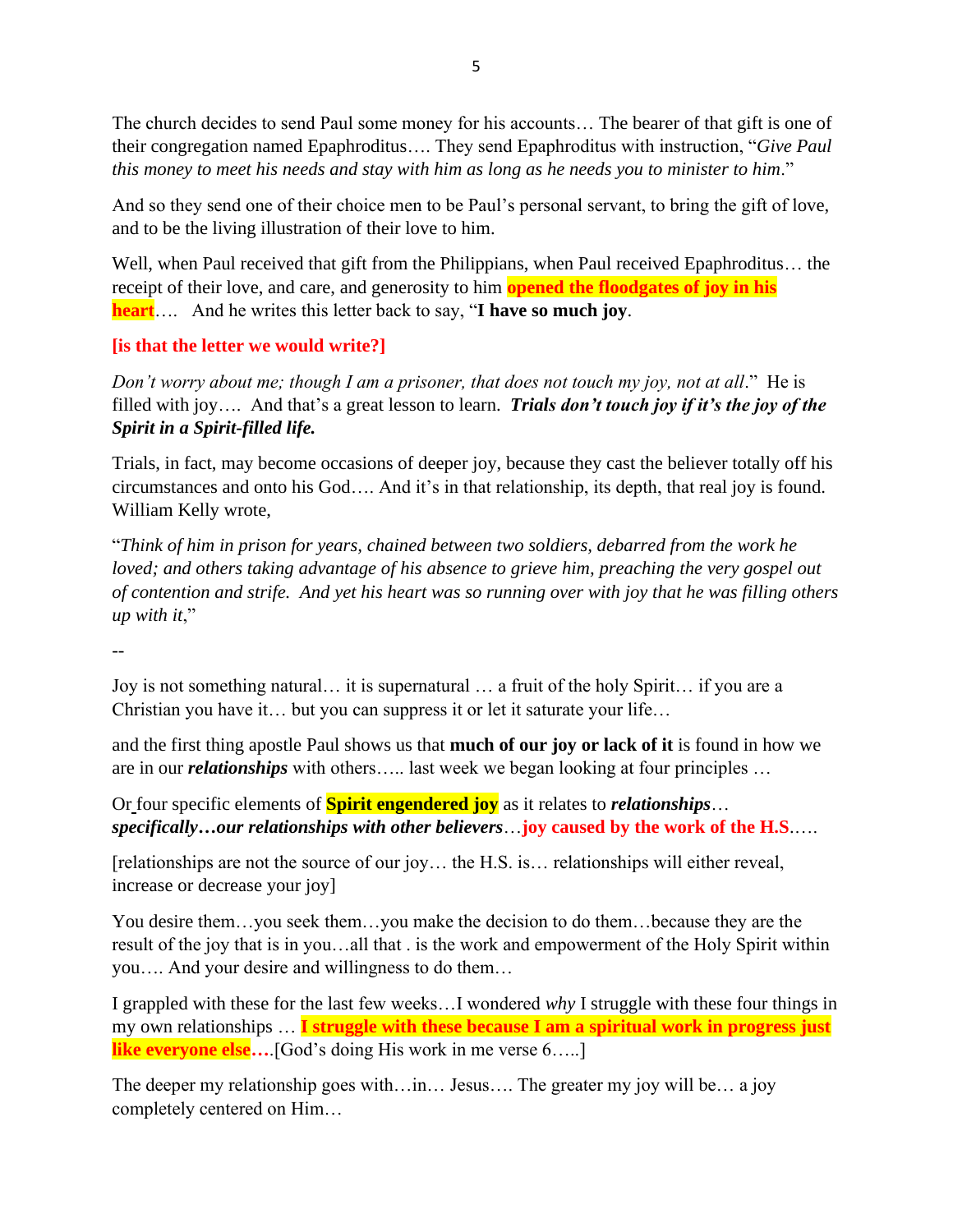I said last week to those of you married…you want a better marriage?.... you want to have a better relationship with your spouse?... **go deeper with Jesus**!...as you go deeper with Jesus you get a better relationship with your spouse…not to mention your joy will go through the roof!..

**I want to add this week**… because it may be where some if not many of you are at… maybe you don't want a better marriage…. You've given up… you've decided to just endure each other… he's never going to change…. She's never going to change… we're never going to change….

So every day you just survive…co-exist…..I doubt that either of you have a whole lot of joy in your lives…you both have beaten each other down…. *What's the use*…. You are now both filled with **bitterness** towards each other…..

Maybe your problem isn't with your spouse…. It is with someone else…. A one-time friend… a coworker…someone at church…

**Bitterness and joy cannot cohabitate**!.... here's what you do….. **GO DEEPER IN YOUR RELATIONSHIP WITH JESUS!..**.. work on your relationship with the one who has every reason to be disappointed with you!.... experience His grace… His sacrifice f or YOU on the cross!.... as you go deeper in Christ…. Your bitterness with begin to dissolve…

AS you go deeper in Christ…. You begin to take on the attributes of Christ…**you begin to think like Christ**…. As Paul says in 1 Corinthians 2:16… **Who has known the mind of the Lord so as to instruct him?" But we have the mind of Christ.** ]

You have the mind of Christ!!!…There is no bitterness in the mind of Christ!.....you get the mind of Christ… just watch that rotten relationship begin to flower!... Learn to walk in the Spirit… learn to yield to the Spirit…. and the Spirit of God has a way of erasing the tape of negative things.

ask the Spirit of God to erase those things… to produce in you a joy that focuses on joyful memories.... That's the work of the Spirit in the heart of the believer.... Bitterness, unforgiveness… always remembering evil – that is the work of the flesh, holding grudges.

As Thomas Hardy said, "*Some people ALWAYS find the manure pile in any meadow*." You want to live like that? You want to stomp around in that stuff all your life? Not me….SO…AS WE SAW LAST WEEK… the first of the Spirit engendered joy regarding relationships is…

### **1. Joy through being** *grateful* **for the people in your life.**

#### **Read verse 3**

Paul's joy was expressed in pleasant memories. That is a basic element of joy. That's the joy of being grateful of the people in his life.... not reflecting on the negatives but the positives...here's the second one…

### **2. The joy of praying with joy for the people in your life.**

( I struggle with this…so I'm preaching to myself here…) **Read verses 3-4**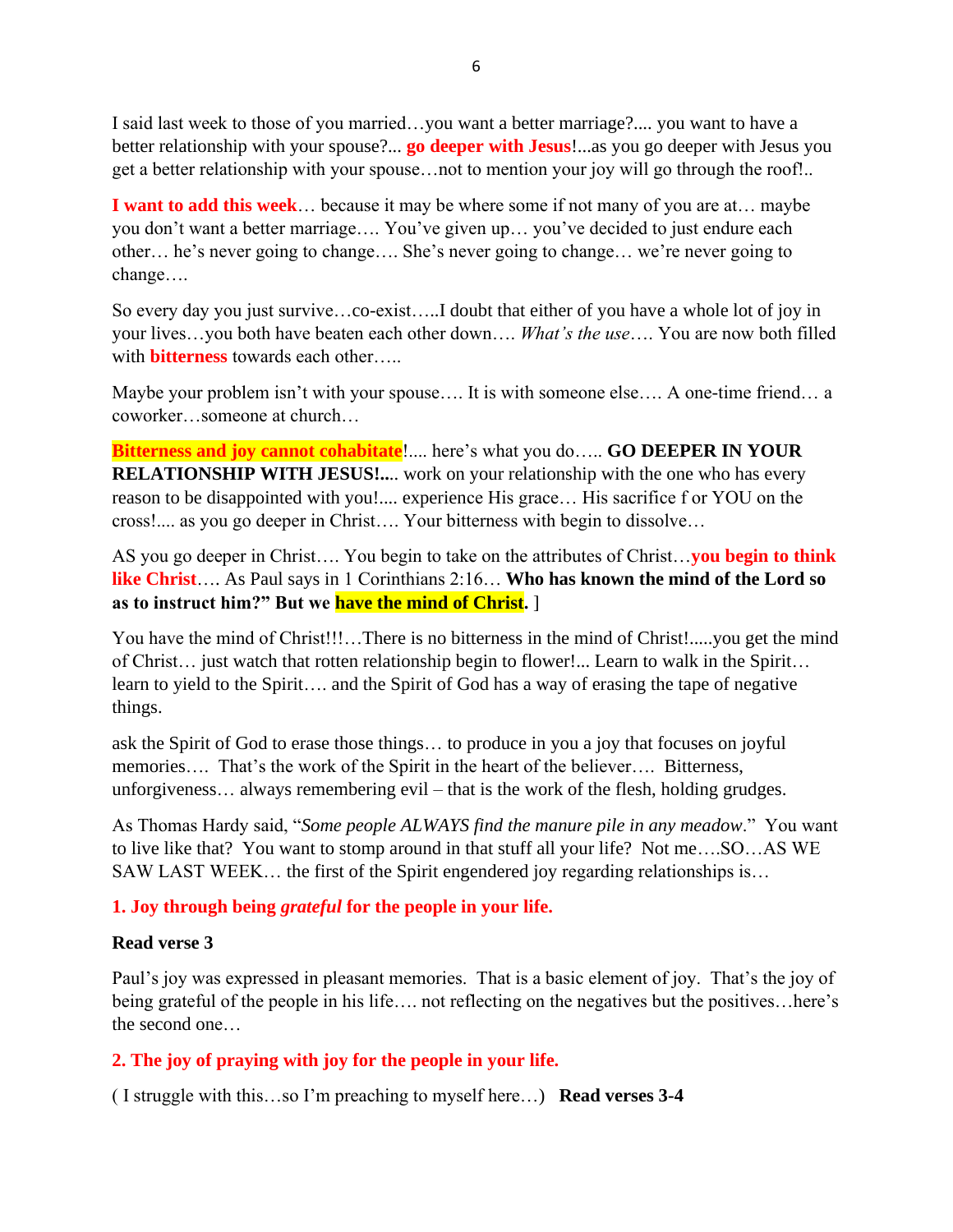Now…. For a moment… think of someone who really irritates you… *don't look at them.. think about them!...* do you pray for them?... it was a joy for Paul to pray for everybody…. "**you all**"… if we are honest with each other… we would admit there are some things about the people in our lives we would like to change…

Not so much change something about *our* life…. But others… *If he would just do this… if she would just do that… what's wrong with them?...* we are professionals at knowing what other people need to change about themselves!...and maybe they DO need some change… but WE CAN'T CHANGE THEM!

You can't change anybody BUT yourself.... **But you can pray**... and God can change them... pray…. then it is no longer your problem!...

If I go up to someone and say…. *You are so selfish…you make so many stupid decisions you drive me nuts!... you compromise everything you do… you act like the devil…* how's that going to go over?... what will that achieve?... nothing good!.... even if all that is true… you won't change a thing about that person….

the quickest way to change a bad relationship into a good one is to pray for it…. It will change you and it will change them….

(4) The word here for prayer has to do with *petition* … the idea of asking God for something for someone else.... And that is the expression of joy. Joy of the Holy Spirit tends not to be bound up with *what I have*… but in the privilege of praying that God would pour out His blessing on others.

True joy is expressed in the fact that I can see God at work in *someone else's life*, much more preoccupied with them than with me.!..... joy is realized more and more as you let go of yourself!.....

You can tell if you're experiencing Holy Spirit joy. Do you find delight in interceding on someone's behalf? When you pray, is it your joy to pray for the spiritual benefit, blessing, progress of someone else?

*What do I pray?...* Paul gives us a great example in verses 9-11

### **Read verses 9-11**

So… four things you pray…. About ALL your relationships… your spouse…children… friends… workmates….

1. Pray that they will grow in love.

2. Pray that they… the people in your life will make wise choices….

3. Pray they will live with integrity… Paul says **I pray you will approve the things which are excellent…**

4. Pray that they will become like Jesus. **Read verse 11**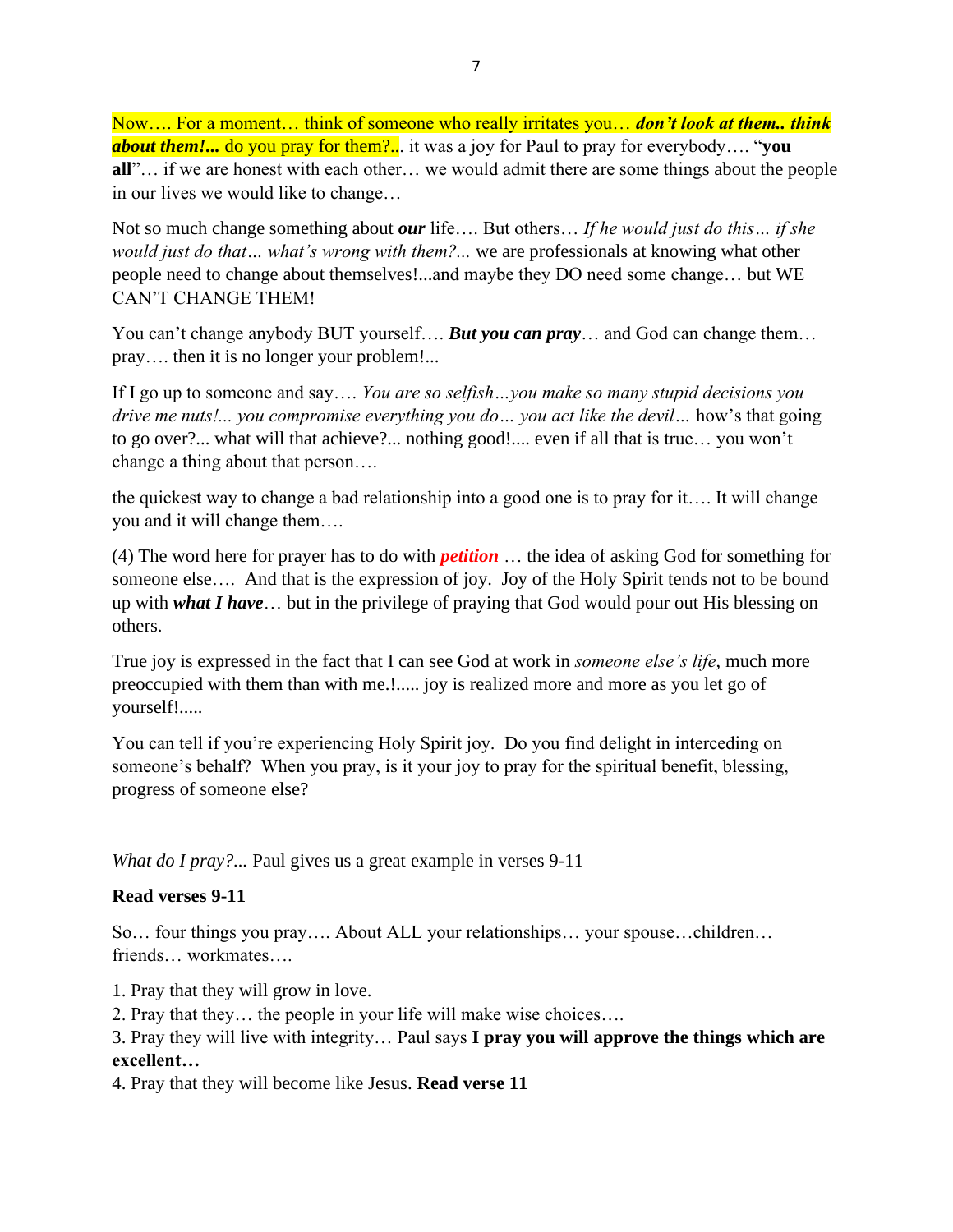What is the fruit?.... ahhh…..... fruit on the vine?...

### **All those things listed in Galatians 5:22-23… love…joy…peace…patience…kindness on**

What is the fruit?..... *the qualities of Jesus* ... pray that they will become like Jesus... you can pray these four things for me every day of the week!.... all four of those things covers those four negative things I previously said!... but God is the change agent in prayer…

Two amazing possible results….. you will find joy through taking your eyes off of yourself and on to others…. And others will find joy through your praying for them!

### **3. The joy of expecting the best from others**

### **Read verses 5-6**

What is normal is that we expect the worse in people…it is far easier being critical and expecting disappointment…expecting them to let us down… Paul shows us that joy includes expecting the best from others…other brother and sisters in Christ…

"**I am confident**"… *I am confident that God is going to keep making you more and more like His Son Jesus Christ… from this day forward… you will get better and better and better*… that's a whole lot different than *I know you're going to mess up.. I know you're going to fail…*

Its like a parent watching his child in a race… the child slips and falls to the ground… a good parent isn't going to yell out….. YOU WIMP! I KNEW YOU WOULD DO THAT!.... no…. a good parent will yell out… YOU CAN DO THIS! GET UP… I KNOW YOU CAN! I BELIEVE IN YOU!...

That's what God does for you when you stumble… that is what you should do when others stumble…

Paul can have great joy in his expectations in his brothers and sisters in Christ because his confidence is NOT in the person... the reason Paul has confidence in someone isn't because of that person…. His confidence is in **the one who began a good work in you…..** who was that?

God!...the Holy Spirit…. Paul says something similar in Galatians 3:3… **Having begun by the Spirit, are you now being perfected by the flesh?...** what is the good work that has been started in that person?.... his salvation… and his sanctification… God began that great work… and through His continuing grace…. He will perfect it to the end…

These are such encouraging words from Paul to his church at Philippi… some of them may have begun to get discouraged…. Let down in their faith… Paul doesn't say…. Yeah… things are pretty miserable, hang it up!...

He says…. I AM CONFIDENT…. *You are going to be developed into the person God wants and intends you to be*…. I heard an older preacher teaching younger preachers how to preach…. He said *Don't tell it like it is… tell it like it could be….* I had to let that run through my head…I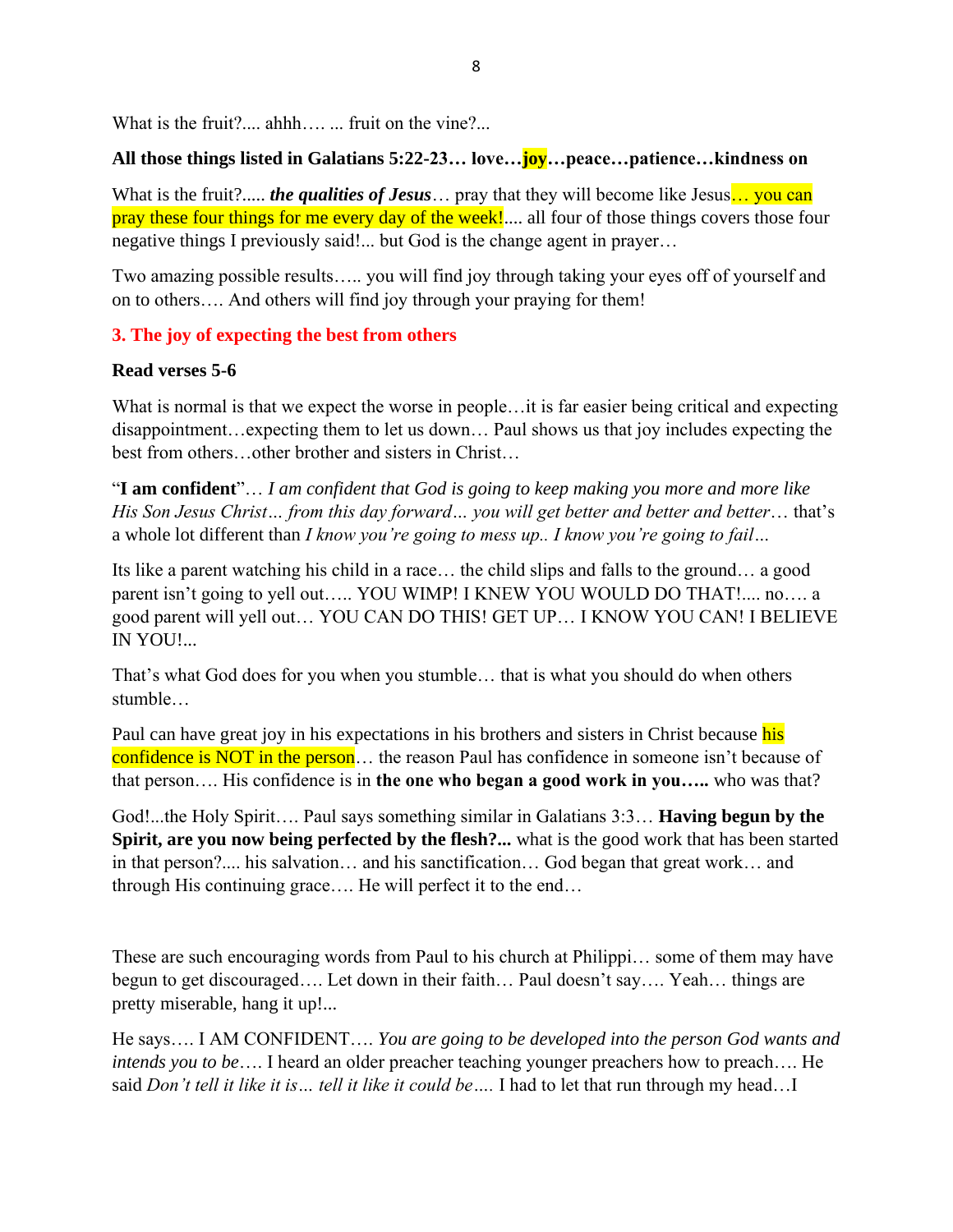favor *telling it like it is* … but I see it… some preachers pride themselves in "*Just telling it like it is" and that's it!*… that's wonderful… but that doesn't change anybody…

I do think some people love it when a preacher preaches condemning sermons… they're like spiritual masochists... *that was so good… you really told it how it is… lets go home and be miserable!... what a great Sunday!*... *can't wait to come back next Sunday and let Dan whip us some more! That's such a great sermon it made me feel so bad…* 

Paul is giving encouragement in what they *could become…will become… not what they are*… *God's going to continue to perfect you!...* There is such joy in that expectation both for Paul and for those he's writing to…

One of the reasons we shouldn't be critical of other Christians is because God is not done with them!... He's perfecting them…. What you see now will not be what you see in five…. Ten years…

He's doing this with your spouse… your children… one of the reasons you want your loved ones to become Christians is so that they will be formed into a Gody person…

F.B. Meyer years ago wrote, "*We go into the artist's studio, and find there unfinished pictures covering large canvas and suggesting great designs, but which have been left, either because the genius was not competent to complete the work, or because paralysis laid the hand low in death. But as we go into God's great workshop, we find nothing that bears the mark of haste of*  insufficiency of power to finish, and we are sure that the work which His grace has begun, the *arm of His strength will complete."…*

My dad was a very good artist…After he died I found dozens of unfinished paintings…I so wish my dad finished all the paintings he began painting…[I get it]. The masterpieces we could have!.... God finishes all His paintings!

#### **4. The joy of affection for others.**

#### **Read verses 7-8**

"*There can be no greater or more exhilarating joy than produced by deep, abiding and genuine affection for others*"…. Sure…People love with their minds…. But Paul includes the heart… **I have you in my heart…** *it is more than intellectual… I have great feelings for you!*

**I have found that when people are not in my heart they are on my nerves!.... and I need to move them over to my heart!....** and I literally consciously move them back over to my heart... I do this all the time!...sometimes it takes a week or two….maybe three!...maybe a few years…some I'm still working on right now!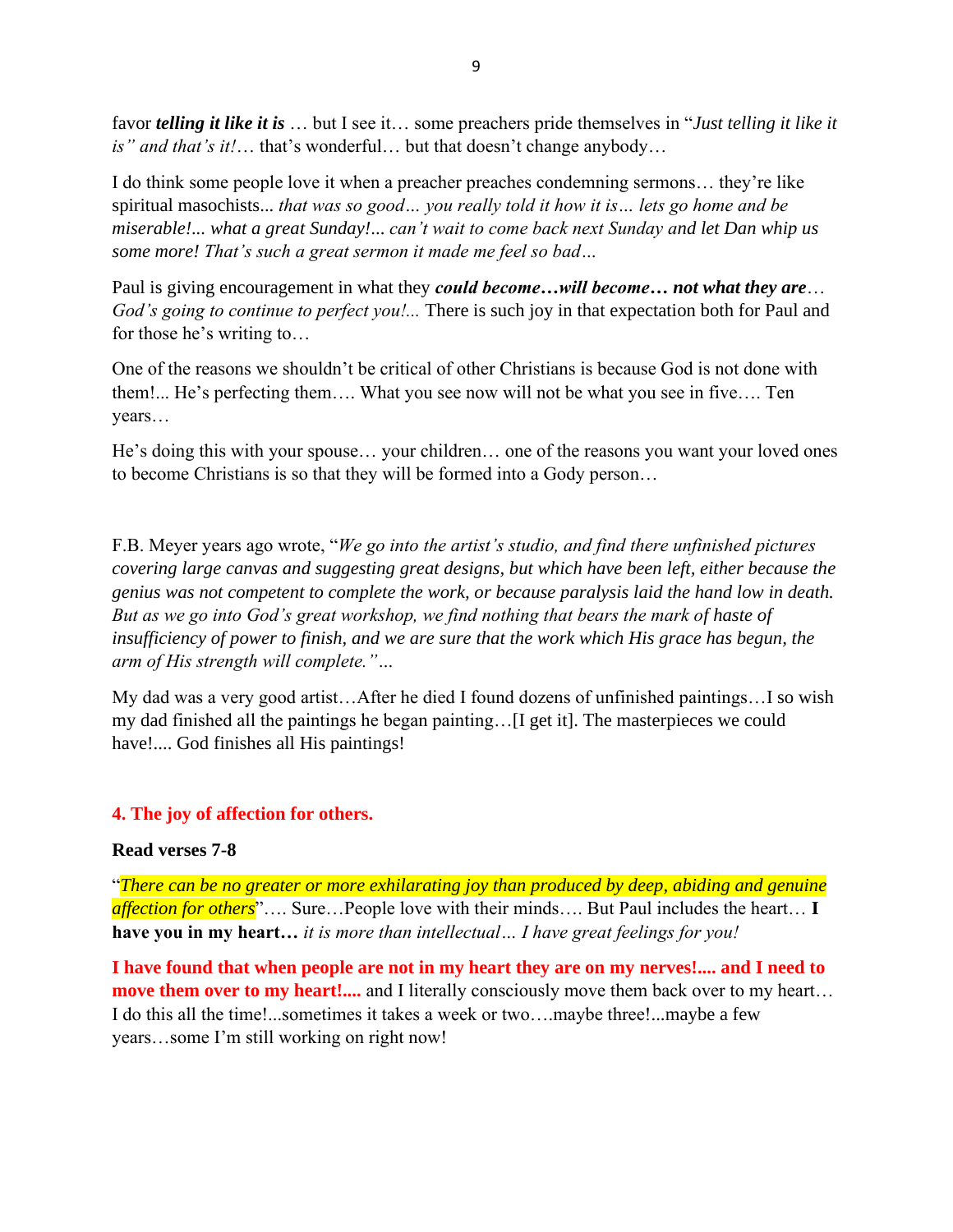When they are in my heart… I feel FOR THEM… I am concerned FOR THEM… I want the best FOR THEM… when I let them slide off my heart and on to my nerves… it's ABOUT ME… and how they bug me…

When people are in your heart... you have patience.... The key to patience is love... when people are in my heart I have empathy for them…. Empathy= *the ability to feel and understand another person's situation*…

**DO you ever stop and realize this?....its hard/impossible to have joy if everyone bothers you!**

When they slide off my heart and land on my nerves… I lose all that… MOST RELATIONAL PROBLEMS HAPPEN when one reacts with the head rather than the heart…

Paul says (8) **how I long for you all with the affection of Jesus Christ…we don't just have the mind of Christ**… we… as He continues to work on us… begin to have the affection of Christ**….**

**T**hat word "affection" is *splagchon* in the Greek… much more powerful than affection… it literally refers to internal organs… specifically the bowels… or intestines.. in other words… an affection so very deep… deep into the internal organs… the feelings are so intense there is almost pain in the lower organs of the body…

That's how it is isn't it?... when something terrible happens to you your stomach hurts!...

*Splagchon*….it's the strongest word in the Greek language to express compassionate love. When they really wanted to express compassion, they would say, "*I love you with my bowels*."

**[Tomorrow is Valentine's day…. Men… make your own cards this year and on the inside write I LOVE YOU WITH MY BOWELS….. see what that does for you!]**

Our goal as Christians should be to love the people in my life like Jesus does… *that's easy… right?...* it is when you have true joy...empowerment of the Holy Spirit...How did Jesus love?... **For God so loved the world, that He gave His only begotten Son, that whosever believes in Him shall not perish but have eternal life…** 

Jesus showed His love for us by dying on the cross for us…How are we supposed to love?...

## 1<sup>st</sup> John 3:16 We know love by this, that He laid down His life for us; and we ought to lay **down our lives for the brethren.**

… we are to show our love for others by laying down our lives for them!... the most selfless act one can do… or be willing to do which is the context here… that's how that love looks…the problem with relationships today... we know know john 3:16 but ignore 1<sup>st</sup> John 3:16!

**this is REAL love… God gave His Son for us.. to die for us…** we must be willing to do the same thing!... Can you imagine a world like that?... where everyone embraced the gospel of John 3:16 and initiated 1<sup>st</sup> John 3:16 in their lives?.... we wouldn't have any relational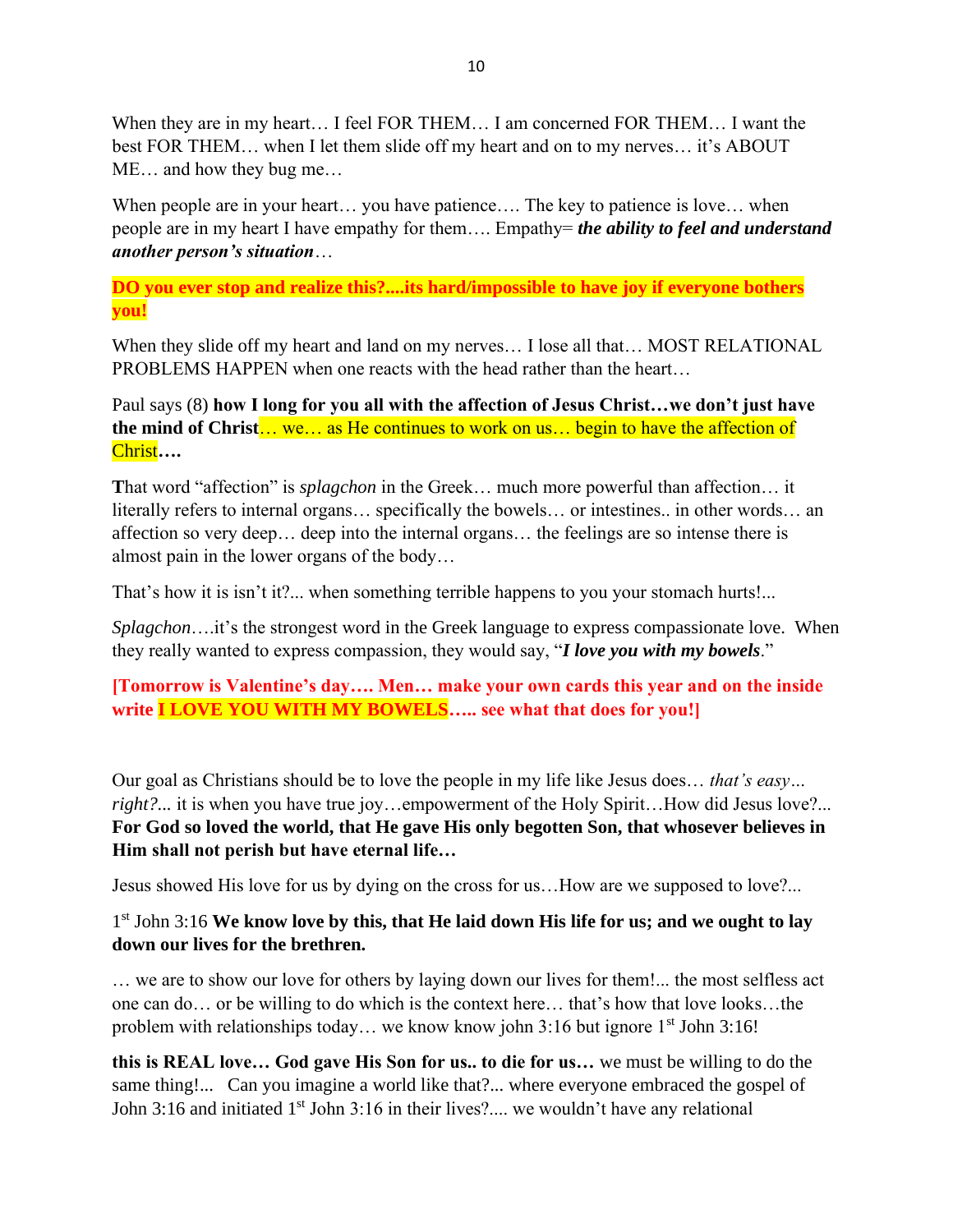problems…. We wouldn't be obsessed with ourselves…we wouldn't so concerned with ourselves… we would be thinking about others…I made a list…. A list of some of the things thata stands in the way of our not realizing true joy…..14 bullets I'm going to shoot at you….

[evaluate time]

# **What stands in the way of not realizing joy?**

#### 1. *Not being saved—trying to find joy without the Holy Spirit.*

2 Corinthians 13:5, "**Examine yourself to see if you're in the faith**." You may be pursuing something you will never catch. You may be seeking something you will never find, because you do not possess God's Holy Spirit at all. In other words, be sure you're saved – be sure you're saved….THAT'S WHERE YOU MUST START!!!

*2. Sin in your life…* Proverbs 29:6

## **By transgression an evil man is ensnared, But the righteous sings and rejoices***.*

#### *3. Satan and demons will do all they can to steal your joy.*

1 Peter 5:8 says that the devil is a roaring lion, seeking whom he may devour.

*4. Ignorance as to who God truly is and what He does… solution… time in the Word.*

When you truly grasp the sovereignty of God... He's got it!... He's got it handled... nothing is going on in this world that He doesn't have a handle on…..

*5. Thinking this life is more precious than eternal life…..* really?... yes! one thing I noticed during the last two years of the Covid mess is the rampant fear in people over the slight possibility of losing their life……this is a sign you haven't grasped the gospel!

If you truly understand the dynamic between Christ and eternal life… you hold this life as precious but losing it is nothing less than gain!.... for we leave what is precious for something that is greater and more magnificent than any adjective can describe!

SO many have so much fear about the future… something they actually have no control of…

*6. Prayer.. the lack of praying*…. We've already mention prayer regarding relationships… but prayerlessness… That is failing to commit things to the Lord, leaving them to yourself to fret and worry and fume. Trying to orchestrate all of life's elements yourself and never going to the place of prayer breeds frustration rather than dependence.

*"It literally is replaced today by what we call counseling. Instead of going to God with your needs, you go to somebody, who sits across a desk and supposedly tells you things that are*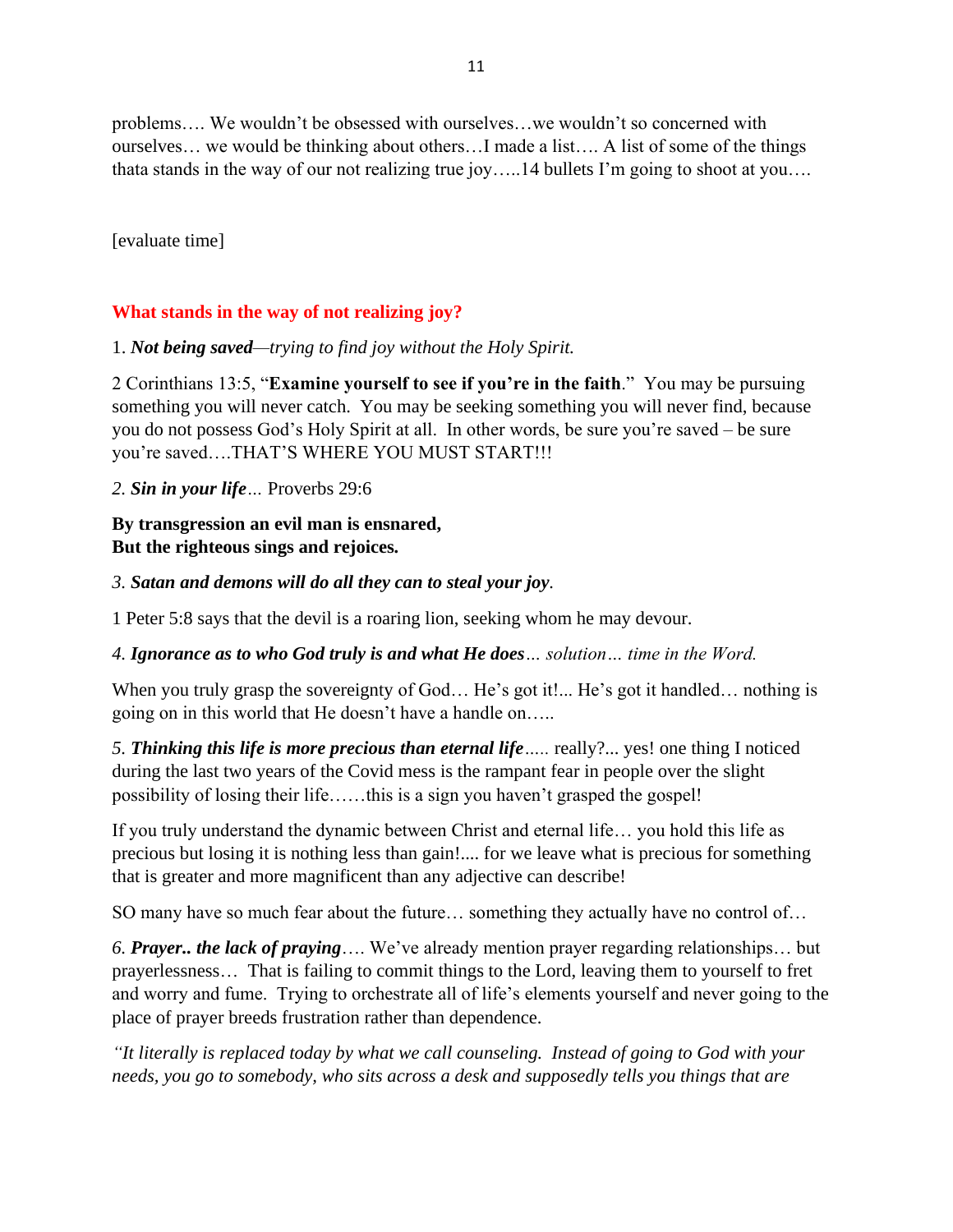*neither sovereign nor supernatural, in many cases – in most cases. And the best of human insight is a far cry from divine assistance.*

*prayerlessness will steal your joy, because you'll scramble all over this world trying to find solutions to the dilemmas that only God can solve. Don't you try to orchestrate life. Don't you try to find some guru behind a desk who can orchestrate life. Go to God. Now, those are some sort of theological things that steal your joy, theological perspectives on things that steal your joy. Let me give you some real practical ones, okay?" –JMAC* 

*7. Falling for the world's definitions—*what does the world say about your difficult marriage relationship…. *Get out of it is it is not making you happy…* 

Materialism is what it is…..a focus on the temporary tangible… It's a lack of focus on God. It's a lack of contentment with God. They don't see God at work. Every response is controlled by the things of time and space…. Things that will disappear…. Most people live like that…. **Answer….shift from time and space to the eternal!....** God transcends all of time and space…. And he offers you a life that transcends it.

*8. ingratitude* – ingratitude. In fact there are few things in human life uglier than ingratitude – few things…. Do you train your children to be grateful?...[let me embarrass my daughter…but she is raising grateful kids!...we've been living with them for over a months in pretty close quarters… A BLESSING!....when me or my wife do something form one of the kids… if they have not shown gratitude.... Beth calls them back.....GET BACK HERE>>> WHAT DO YOU SAY?.]

Somebody said….*How sharper than a serpent's tooth is a thankless child...*I would add.. an even sharper tooth is a thankless adult!!!!!

Ingratitude, failure to be thankful; instead of focusing on things which you have received from the Lord, and in everything giving thanks, whatever the circumstances, whether they seem positive or negative,

some people are never thankful, because they are never satisfied. They don't see life's trials as blessings from God, conforming them to Christ. They're never satisfied, they never say thanks. It has to do with pride, unquestionably, ingratitude.

9. *Spiritual dementia*…. Forgetting what Christ has done for you on the cross…..forgetting all the grace that God has shown you…

10. *Lack of contentment*…. Specifically your earthy situation and condition….

Paul said, "I have learned in whatever state I am therewith to be – what – content," Philippians 4:12. "I know how to be abased and how to abound." It's the same to me. I don't care. I can have it or not have it. But some people lose their joy because they're basically dissatisfied.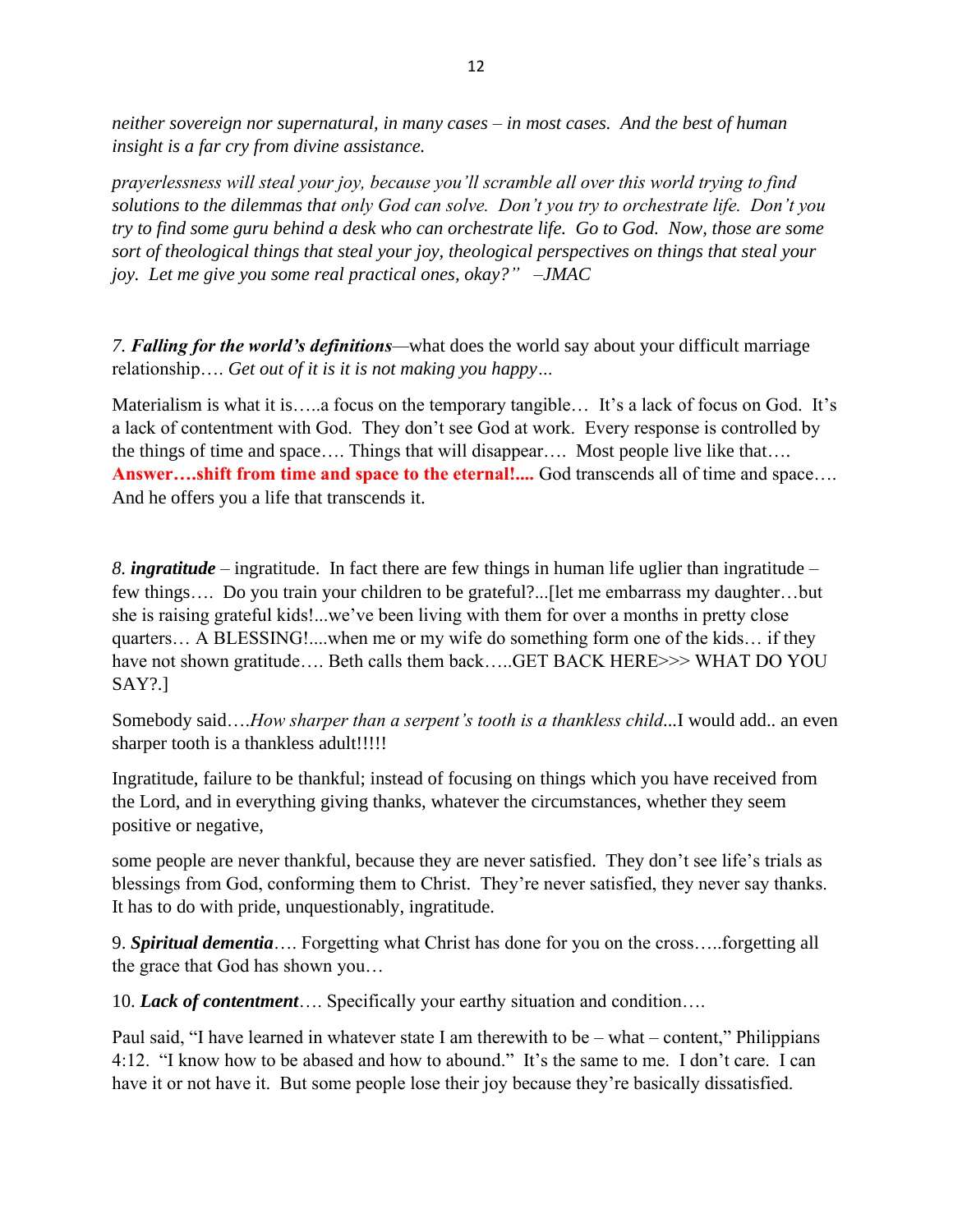11. *Uncontrolled feelings* – to live by uncontrolled feelings… I think Martyn Lloyd-Jones said it best in his book, *Spiritual Depression*; listen to this: "*I suggest that the main trouble in this whole matter of spiritual depression [lack of joy] is this: that we allow our self to talk to us instead of talking to our self."* That's good.

So… with that….let me give you the definition of a weak person. *A weak person doesn't talk to himself enough*…..he's listening too much to himself!.... You say, "What do you mean by that?" You've got to get yourself under control. If you live by your uncontrolled feelings, you'll be a victim. That's living by the flesh.

*"Have you realized,"* he writes, "*that most of your unhappiness in life is due to the fact that you are listening to yourself rather than talking to yourself?"* the art of spiritual living is to know how to handle yourself. Psalm 42, he moans and groans, and then he says, "*Why are you disquieted, O my soul?" Quiet, soul*. "*Hope thou in God*." Why are you doing that? Soliloquy, talks to himself. Some people just listen to themselves,

Paul… I buffet my body….. I PUT MY SELF IN SUBMISSION (1 Cor. 9:27)

12 **Self-centeredness**…. Selfishness…. This is huge… we will be looking at this in detail when we get to Philippians 2…. But suffice it to say…. The moment you take your primary concern off yourself…. Is the moment your joy will begin to be realized!

13. here's one that you may not have thought of…**seeking digital connection as source of warmth and support**…. Your social media platforms have become your emotional support….you have entered a digital world and there is where you are taking your prompts!....turn it off!.... enter into God's reality!

Digital loneliness…. Addictive and lead to addictions in artificial world dissatisfaction with the self…. Comparison to others…. Even artificial others. Lack of discerning what is real and what is not The artificial becomes your reality…. And it can't come through! Alter your ethics, values and morality….

### **And we could go on and on with the list…**

DO you want joy?... are you lacking joy?....If you haven't done so accept Jesus Christ as your Lord and Savior……Seek to know Him…. Get the mind of Christ through the enlightenment of the Holy Spirit as you consume God's word….

Take your eyes off of yourself

Through the power of the H.S work on your relationships….

Philippians 1:9-11…**And this I pray, that your love may overflow still more and more in real knowledge and all discernment, so that you may discover the things that are excellent, that**